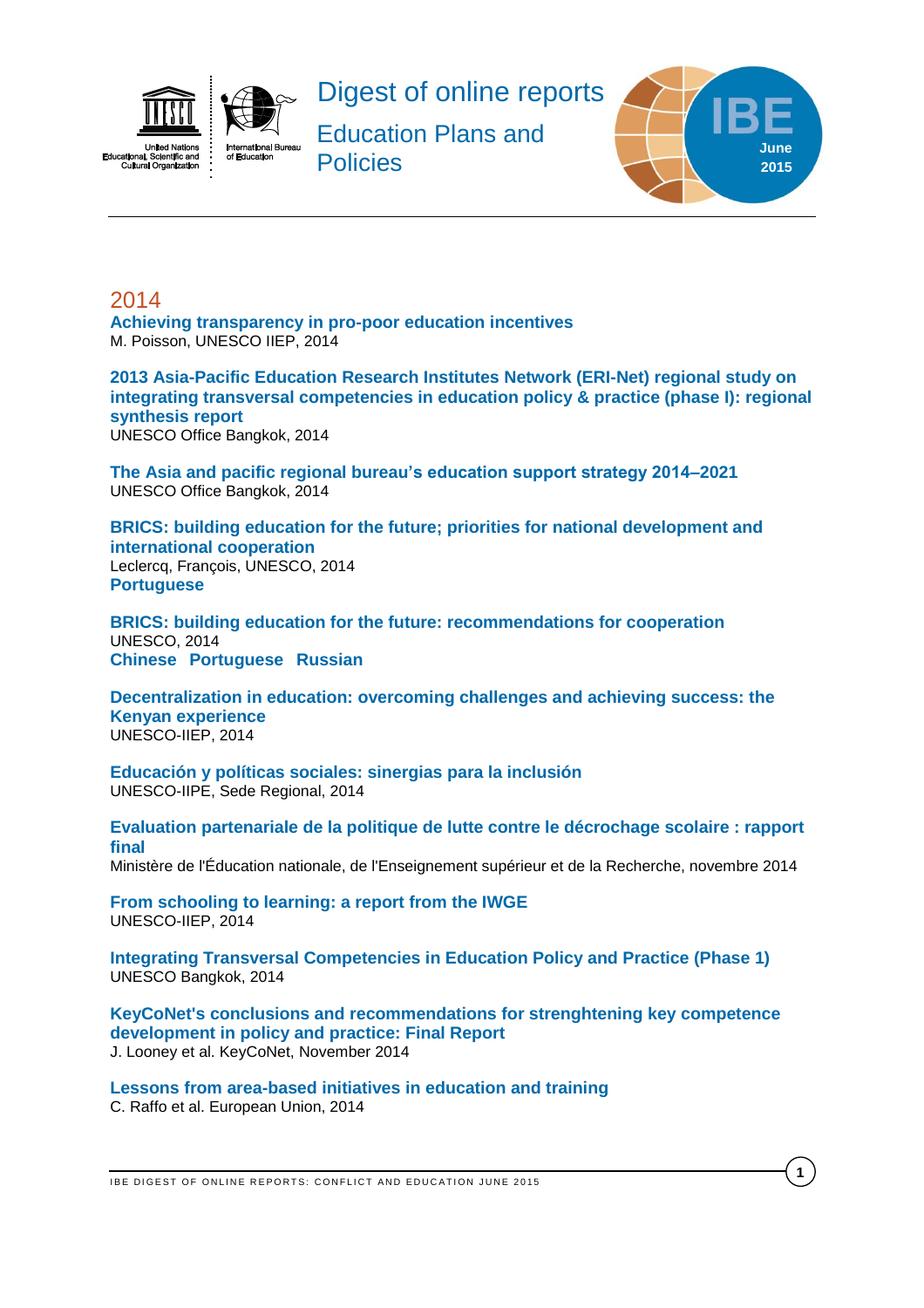### **[La mise en place des conseils école-collège](http://cache.media.education.gouv.fr/file/2014/72/3/2014-026_conseil_ecole_college_341723.pdf)**

Inspection générale de l'Éducation nationale, mai 2014

**[Pour un développement efficace des capacités: méthodologie d'évaluation des](http://unesdoc.unesco.org/images/0022/002289/228934f.pdf)  [besoins en capacités \(CAPNAM\) pour la planification et la gestion de l'éducation](http://unesdoc.unesco.org/images/0022/002289/228934f.pdf)** UNESCO, 2014

**[Référentiel de compétences du planificateur de l'éducation: Maghreb et région arabe](http://unesdoc.unesco.org/images/0022/002298/229814f.pdf)** UNESCO Office Rabat, 2014

**[Successful decentralization: the roles and challenges of DEOs in Kenya](http://unesdoc.unesco.org/images/0022/002282/228291e.pdf)** UNESCO-IIEP, 2014

**[Successful decentralization: the roles and challenges of DEOs in Lesotho](http://unesdoc.unesco.org/images/0022/002282/228292e.pdf)** UNESCO-IIEP, 2014

**[Successful decentralization: the roles and challenges of DEOs in Uganda](http://unesdoc.unesco.org/images/0022/002282/228293e.pdf)** UNESCO-IIEP, 2014

**[UNESCO Asia-Pacific Education Policy Brief, Volume 2: Skills for Holistic Human](http://www.unescobkk.org/fileadmin/user_upload/epr/PDF/Policy_Brief_Vol2-28_Nov.pdf)  [Development](http://www.unescobkk.org/fileadmin/user_upload/epr/PDF/Policy_Brief_Vol2-28_Nov.pdf)** UNESCO Office Bangkok, 2014

**[Regulating private tutoring for public good: policy options for supplementary](http://unesdoc.unesco.org/images/0022/002270/227026e.pdf)  [education in Asia](http://unesdoc.unesco.org/images/0022/002270/227026e.pdf)**

M. Bray, O. Kwo. Hong Kong, Comparative Education Research Centre; UNESCO Bangkok, 2014

**[TVET policy review Zanzibar](http://unesdoc.unesco.org/images/0022/002260/226084e.pdf)** UNESCO, 2013

# 2013

**[The Future of mobile learning: implications for policy makers and planners](http://unesdoc.unesco.org/images/0021/002196/219637e.pdf)** C. Shuler et al. UNESCO working paper series on mobile learning, 2013

#### **[Indicadores, metas y políticas educativas](http://www.oei.es/noticias/spip.php?article12114)**

Marta Kisilevsky y Enrique Roca , Organización de Estados Iberoamericanos para la Educación, la Ciencia y la Cultura, Abril 2013

**[Moving Forward: A National Perspective on States' Progress In Common Core State](http://www.edweek.org/media/movingforward_ef_epe_020413.pdf)  [Standards Implementation Planning](http://www.edweek.org/media/movingforward_ef_epe_020413.pdf)** Education Week, February 2013

**[Rapport d'information déposé en application de l'article 145 du Règlement par la](http://www.assemblee-nationale.fr/14/pdf/rap-info/i1295.pdf)  [mission d'information commune sur la politique d'éducation prioritaire](http://www.assemblee-nationale.fr/14/pdf/rap-info/i1295.pdf)** C.Delga, X. Breton, l'Assemblée nationale, juillet 2013

### **[Revisiting Learning: The Treasure Within. Assessing the influence of the 1996 Delors](http://unesdoc.unesco.org/images/0022/002200/220050E.pdf)  [Report](http://unesdoc.unesco.org/images/0022/002200/220050E.pdf)**

S. Tawil, M.Cougoureux, UNESCO Education Research and Foresight, Occasional Paper no. 4, 2013

Back to top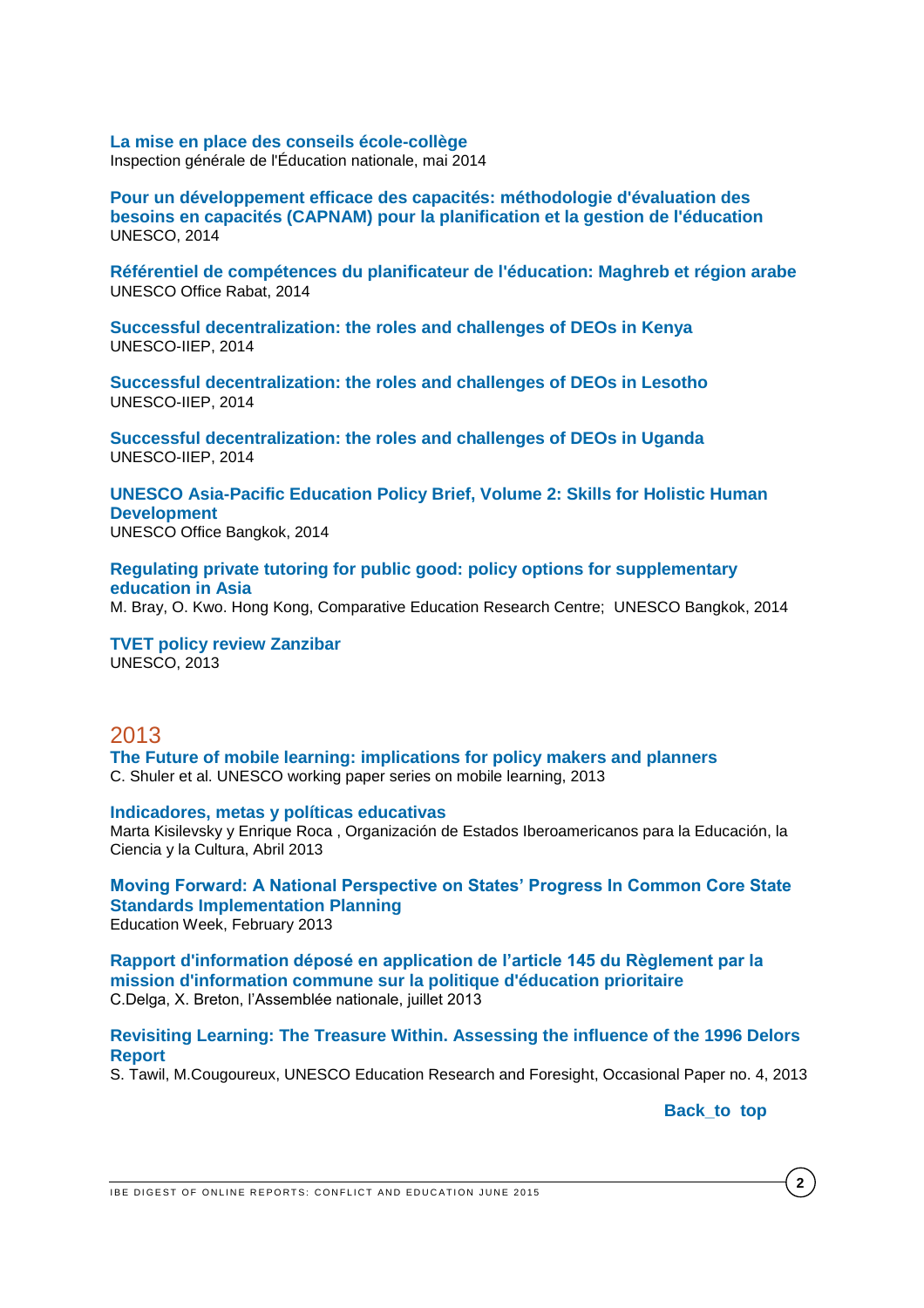**[Technology, Broadband and Education: Advancing the Education for All Agenda](http://www.broadbandcommission.org/work/working-groups/education/BD_bbcomm-education_2013.pdf)** Broadband Commission for Digital Development, 2013

**[UNESCO policy guidelines for mobile learning](http://unesdoc.unesco.org/images/0021/002196/219641e.pdf)** R. Kraut, UNESCO, 2013

# 2012

**[Épreuves romandes communes : de l'analyse des épreuves](http://publications.irdp.relation.ch/ftp/1346944046121.pdf) cantonales à un modèle [d'évaluation adapté au PER. Rapport final du projet EpRoCom](http://publications.irdp.relation.ch/ftp/1346944046121.pdf)** V. Marc & M. Wirthner, Institut de recherche et de documentation pédagogique (IRDP), 2012

**[Preparing for Change: a National Perspective on Common Core State Standards](http://www.edweek.org/media/preparingforchange-17standards.pdf)  [Implementation Planning](http://www.edweek.org/media/preparingforchange-17standards.pdf)**

W.Porter et al. Education First and Editorial Projects in Education, Inc., January 2012

2011 **[Building a better future: education for an independent South Sudan](http://unesdoc.unesco.org/images/0019/001930/193052e.pdf)** UNESCO, Education for all global monitoring report 2011, policy paper, June 2011

**[Education and Fragility in Cambodia](http://unesdoc.unesco.org/images/0021/002110/211049e.pdf)** UNESCO-IIEP, 2011

**Education in Ghana - [Improving equity, efficiency and accountability of education](https://openknowledge.worldbank.org/handle/10986/3012)  [service delivery](https://openknowledge.worldbank.org/handle/10986/3012)** World Bank, February 2011

**[Estado de la Educación 2011 \(Costa Rica\)](http://www.estadonacion.or.cr/index.php/biblioteca-virtual/costa-rica/educacion)** Programa Estado de la Nación, 2011

**A Flying Start for [Queensland Children. Queensland Government education White](http://deta.qld.gov.au/initiatives/flyingstart/pdfs/white-paper.pdf)  [Paper](http://deta.qld.gov.au/initiatives/flyingstart/pdfs/white-paper.pdf)** Dept of Education and Training, 2011

**[Global Monitoring Report 2011: Improving the Odds of Achieving the MDGs](http://web.worldbank.org/WBSITE/EXTERNAL/EXTDEC/EXTGLOBALMONITOR/EXTGLOMONREP2011/0,,contentMDK:22887591~menuPK:7856251~pagePK:64168445~piPK:64168309~theSitePK:7856232,00.html)** World Bank, April 2011

**[Grade Retention during Compulsory Education in Europe: Regulations and Statistics](http://eacea.ec.europa.eu/education/eurydice/documents/thematic_reports/126EN.pdf)** Eurydice, 2011 **[Français](http://eacea.ec.europa.eu/education/eurydice/documents/thematic_reports/126FR.pdf)**

**[Improving educational quality through enhancing community participation: results](http://www-wds.worldbank.org/external/default/main?pagePK=64193027&piPK=64187937&theSitePK=523679&menuPK=64187510&searchMenuPK=64187511&entityID=000158349_20110913123202&cid=3001_DECwps_Education)  [from a randomized field experiment in Indonesia](http://www-wds.worldbank.org/external/default/main?pagePK=64193027&piPK=64187937&theSitePK=523679&menuPK=64187510&searchMenuPK=64187511&entityID=000158349_20110913123202&cid=3001_DECwps_Education)** World Bank Policy Research Working Paper n°5795, September 2011

**[Les indicateurs relatifs aux acquis des élèves](http://www.hce.education.fr/gallery_files/site/21/114.pdf)** Haut Conseil de l'Education, septembre 2011

Back to top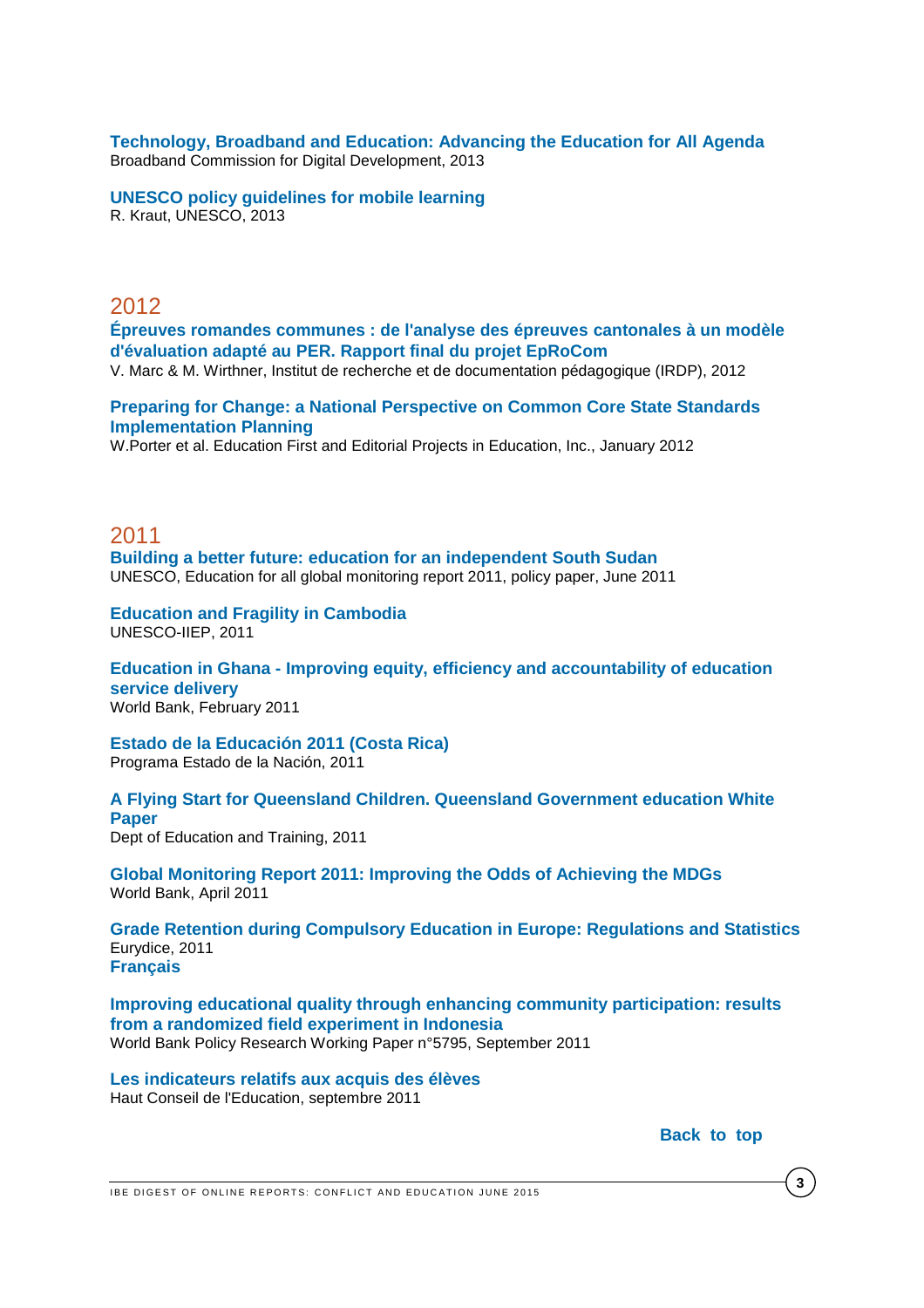**[Informe de Progreso Educativo, Honduras 2010](http://www.thedialogue.org/page.cfm?pageID=32&pubID=2633&s=PREAL)  ["Educación: un desafío impostergable"](http://www.thedialogue.org/page.cfm?pageID=32&pubID=2633&s=PREAL)** FEREMA, PREAL, 2011

**[Learning for All: Investing in People's Knowledge and Skills to Promote Development:](http://siteresources.worldbank.org/EDUCATION/Resources/ESSU/Education_Strategy_4_12_2011.pdf)  [World Bank Group Education Strategy 2020](http://siteresources.worldbank.org/EDUCATION/Resources/ESSU/Education_Strategy_4_12_2011.pdf)** World Bank, April 2011 **[Executive summary](http://siteresources.worldbank.org/EDUCATION/Resources/ESSU/463292-1306181142935/WB_ES_ExectiveSummary_FINAL.pdf)**

**[Making Schools Work: New Evidence on Accountability Reforms](http://web.worldbank.org/WBSITE/EXTERNAL/TOPICS/EXTEDUCATION/0,,contentMDK:22840768~pagePK:148956~piPK:216618~theSitePK:282386,00.html)** The World Bank, 2011

**[Mapping transparency and integrity deficits in primary education in Cameroon](http://www.transparency.org/whatwedo/pub/mapping_transparency_and_integrity_deficits_in_primary_education_in_camerooy)**  Transparency International, 2011

**[On the Road to Resilience: Capacity Development with the Ministry of Education in](http://unesdoc.unesco.org/images/0019/001915/191583e.pdf)  [Afghanistan](http://unesdoc.unesco.org/images/0019/001915/191583e.pdf)** UNESCO-IIEP, 2011

**["Oportunidades Educativas frente al Bicentenario"](http://www.uca.edu.ar/uca/index.php/comunicacion/gacetilla/es/universidad/comunicacion-institucional/gacetillas-de-prensa/2011/mayo/barometro-educacion)** Universidad Católica Argentina, Mayo 2011

**[L'organisation du système éducatif japonais 2010](http://home.hiroshima-u.ac.jp/oba/docs/jica2010.pdf)** Oba, Jun, Institut de recherche pour l'enseignement supérieur (RIHE), Université de Hiroshima. 2011

**[La pratique de l'approche par compétences dans les écoles primaires d'application](http://spirale-edu-revue.fr/spip.php?article1076)  [\(EPA\) de la ville de Kousseri \(Région de l'Extrême-nord/Cameroun\)](http://spirale-edu-revue.fr/spip.php?article1076)** Spiral-E, Revue de Recherches en Éducation, 2011

**[Promoting Results in Education: Annual Report 2010 of the Education for All –](http://www.globalpartnership.org/media/Misc./FastTrackInitiativeAnRptApr13.pdf) Fast [Track Initiative \(EFA FTI\)](http://www.globalpartnership.org/media/Misc./FastTrackInitiativeAnRptApr13.pdf)** EFA FTI, 28 April 2011

**[Reforma educativa. Elementos constitutivos de la evaluación docente, experiencias](http://www.fundacioncepp.org.ar/wp-content/uploads/2011/05/Pedro-Montt.-Paper-Seminario-Buenos-Aires1.pdf)  [comparadas en América Latina](http://www.fundacioncepp.org.ar/wp-content/uploads/2011/05/Pedro-Montt.-Paper-Seminario-Buenos-Aires1.pdf)** Fundacion CEPP, Junio 2011

**[Des rythmes plus équilibrés pour la réussite de tous Rapport d'orientation sur les](http://media.education.gouv.fr/file/06_juin/67/1/Rythmes_scolaires_rapport-d-orientation_184671.pdf)  [rythmes scolaires](http://media.education.gouv.fr/file/06_juin/67/1/Rythmes_scolaires_rapport-d-orientation_184671.pdf)** Ministère de l'Éducation nationale, de la Jeunesse et de la Vie associative, juillet 2011

**[School-based management, school decision-making and education outcomes in](http://www-wds.worldbank.org/external/default/main?pagePK=64193027&piPK=64187937&theSitePK=523679&menuPK=64187510&searchMenuPK=64187511&entityID=000158349_20110923083200&cid=3001_DECwps_Education)  [Indonesian primary schools](http://www-wds.worldbank.org/external/default/main?pagePK=64193027&piPK=64187937&theSitePK=523679&menuPK=64187510&searchMenuPK=64187511&entityID=000158349_20110923083200&cid=3001_DECwps_Education)** WB Policy Research Working Paper, September 2011

**[Standing on the Shoulders of giants: an American agenda for education reform](http://www.ncee.org/wp-content/uploads/2011/05/Standing-on-the-Shoulders-of-Giants-An-American-Agenda-for-Education-Reform.pdf)** M.S. Tucker, National Center on Education and reform, May 2011

**[The State of America's Children 2011](http://www.childrensdefense.org/child-research-data-publications/data/state-of-americas-2011.pdf)** Children's Defense Fund, 2011

Back to top

IBE DIGEST OF ONLINE REPORTS: CONFLICT AND EDUCATION JUNE 2015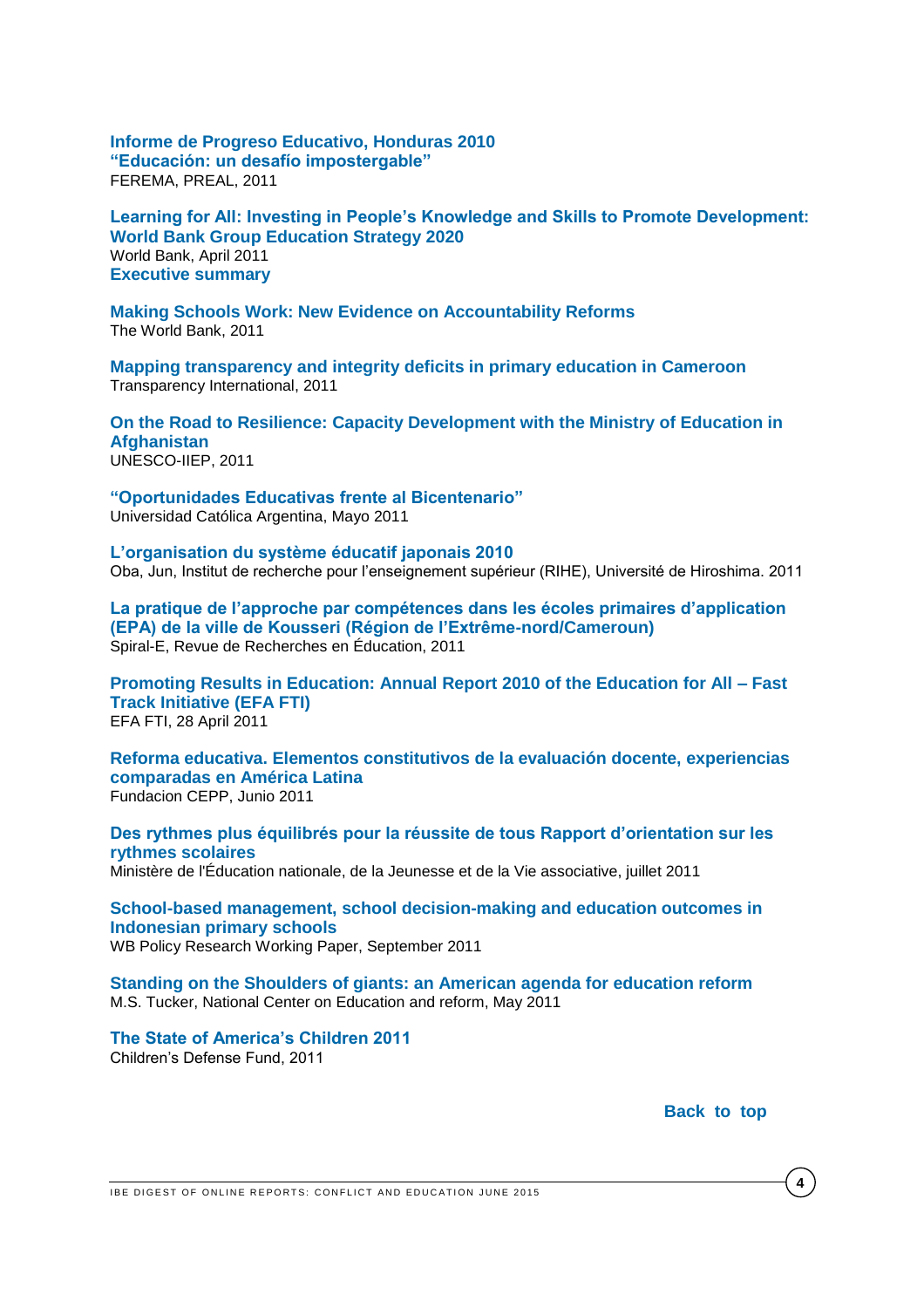# **[Students Today, Teachers Tomorrow? Identifying Constraints on the Provision of](http://www-wds.worldbank.org/external/default/WDSContentServer/WDSP/IB/2011/06/02/000158349_20110602163805/Rendered/PDF/WPS5674.pdf)  [Education](http://www-wds.worldbank.org/external/default/WDSContentServer/WDSP/IB/2011/06/02/000158349_20110602163805/Rendered/PDF/WPS5674.pdf)**

The World Bank, Development Research Group, Policy Research Working Paper 5674, June 2011

## **[Teacher and Leader Effectiveness: Lessons Learned From High-Performing Education](http://www.all4ed.org/files/TeacherLeaderEffectivenessReport.pdf)  [Systems](http://www.all4ed.org/files/TeacherLeaderEffectivenessReport.pdf)**

L. Darling-Hammond, R. Rothman, Alliance for Excellent Education, & Stanford Center for Opportunity Policy in Education, 2011

Lessons learned from Finland, Canada and Singapore

### **[Universal Basic Education: A Progress-based Path to 2025](http://www.epdc.org/sites/default/files/documents/Universal_Basic_Education_A_Progess-based_Path_to_2025.pdf)**

Annababette Wils, George Ingram, Education Policy and Data Center, August 2011

# 2010

**[The 21st Century School: Implications and Challenges for Governing Bodies](http://publications.teachernet.gov.uk/eOrderingDownload/DCSF-00351-2010.PDF)** Ministerial Working Group on School Governance, DCSF, 2010

## **[Brechas: Estado de la Educación en México 2010](http://www.mexicanosprimero.org/component/content/article/126-no-te-lo-pierd%20as/171-investigacion.html)**

Mexicanos Primero, Noviembre 2010

### **[The Case for Change](http://publications.education.gov.uk/eOrderingDownload/DFE-00564-2010.pdf)**

Department for Education, November 2010 "Reform … to strengthen … school teachers and leaders. [and] …should strengthen and simplify the curriculum and …, create curriculum coherence…." < **[Back\\_to\\_top](#page-0-0)** > **[Creative and Innovative Good Practices in Compulsory Education in Europe:](http://ftp.jrc.es/EURdoc/JRC59689_TN.pdf)  [Collection and Descriptive Analysis of 10 Good Practices of Creativity and Innovation](http://ftp.jrc.es/EURdoc/JRC59689_TN.pdf)** 

**[in Compulsory Education](http://ftp.jrc.es/EURdoc/JRC59689_TN.pdf) in the EU27**

European Commission, Joint Research Centre, Institute for Prospective Technological Studies, 2010

**[Expanding Choice in Elementary and Secondary Education: a Report on Rethinking](http://www.brookings.edu/~/media/Files/rc/reports/2010/0202_school_choice/0202_school_choice.pdf)  [Escenarios sociales y problemáticas educativas: un modo de abordar la](http://www.brookings.edu/~/media/Files/rc/reports/2010/0202_school_choice/0202_school_choice.pdf) diversidad [SITEAL, Cuaderno 6, Noviebre 2010](http://www.brookings.edu/~/media/Files/rc/reports/2010/0202_school_choice/0202_school_choice.pdf)**

**[The Federal Role in Education](http://www.brookings.edu/~/media/Files/rc/reports/2010/0202_school_choice/0202_school_choice.pdf)** Greene, J. et al.

**[GCC Education Industry](http://www.alpencapital.com/includes/GCC-Education-Industry-Report-September-2010.pdf)** Allen Capital, Sept 2010

**[How the world's most improved school systems keep getting better](http://www.mckinsey.com/clientservice/Social_Sector/our_practices/Education/Knowledge_Highlights/How%20School%20Systems%20Get%20Better.aspx)** McKinsey, November 2010

#### **[Informe de progreso educativo Perú 2010](http://www.preal.org/NoticiaDetalleNN.asp?Id_Noticia=495)**

Programa de Promoción de la Reforma Educativa en América Latina y el Caribe (PREAL), Octubre 2010

**[Instinct or Reason: How Education Policy is Made and How We Might Make It Better](http://www.cfbt.com/evidenceforeducation/our_research/evidence_for_government/funding_education_in_england/instinct_or_reason.aspx)** Perry, A. et al. CfBT Education Trust, 2010

# **[Back\\_to](#page-0-0) Top**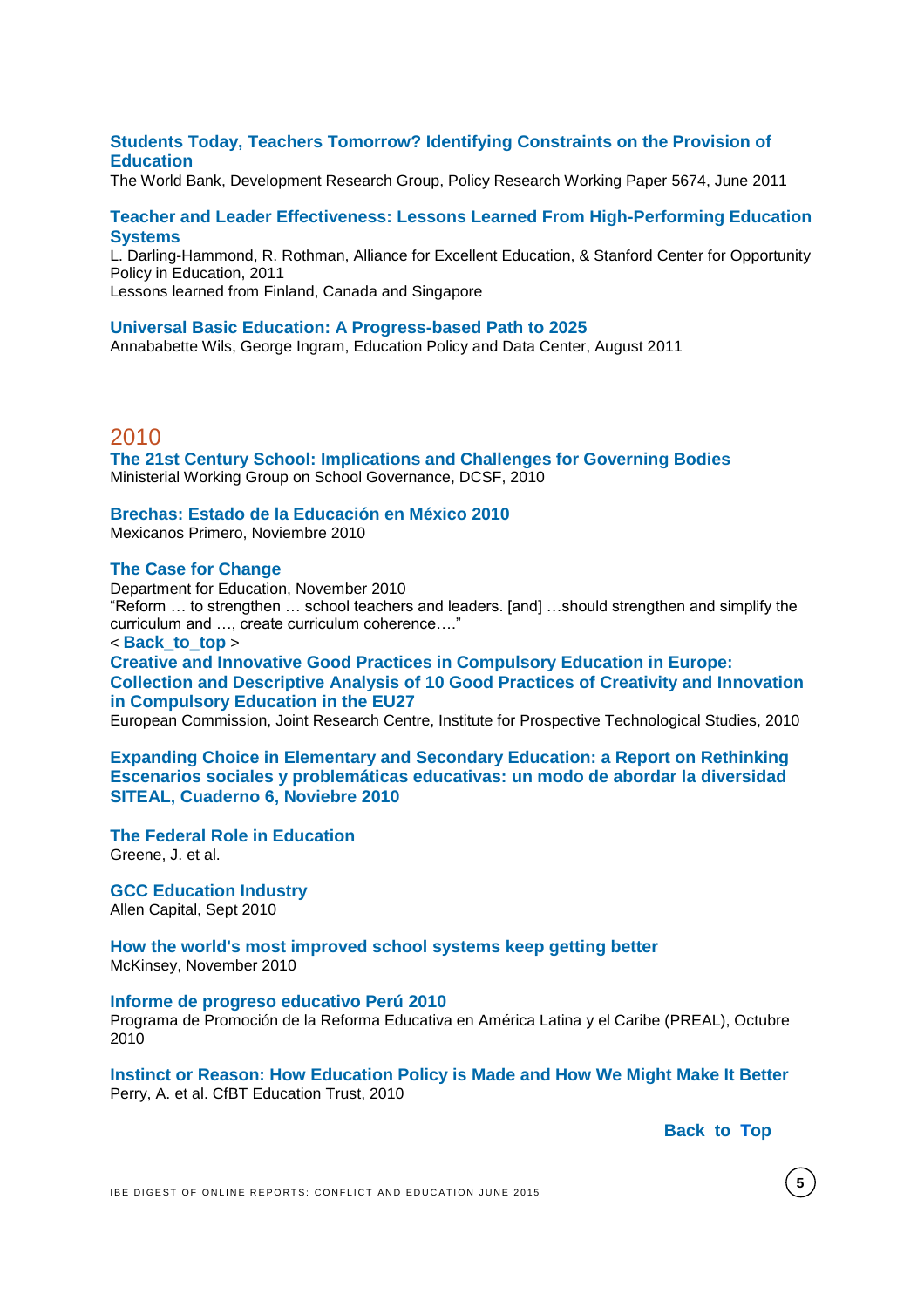**[Inversión pública en la infancia y la adolescencia en México 2007-2010](http://www.unicef.org/mexico/spanish/InversionBAJAfinal.pdf)** UNICEF México, 2010

**[Markets in education: an analytical review of empirical research on market](http://search.oecd.org/officialdocuments/displaydocumentpdf/?cote=EDU/WKP%282010%2915&docLanguage=En)  [mechanisms in education](http://search.oecd.org/officialdocuments/displaydocumentpdf/?cote=EDU/WKP%282010%2915&docLanguage=En)** OECD Education Working Paper No. 52, October 2010

**[Metas educativas 2021: desafíos y oportunidades](http://unesdoc.unesco.org/images/0018/001899/189945s.pdf) [Informe sobre tendencias sociales y educativas en América Latina 2010](http://unesdoc.unesco.org/images/0018/001899/189945s.pdf)** OEI, UNESCO-IIEP, SITEAL, 2010

**[Metas Educativas 2021: La educación que queremos para la generación de los](http://www.oei.es/metas2021/libro.htm)  [bicentenarios](http://www.oei.es/metas2021/libro.htm)**  CEPAL, OEI, Secretaría General Iberoamericana, 2010

**[Metas Educativas 2021: La educación que queremos para la generación de los](http://www.oei.es/metas2021/metas2021dom.pdf)  [Bicentenarios](http://www.oei.es/metas2021/metas2021dom.pdf)  [Consulta Nacional, República Dominicana](http://www.oei.es/metas2021/metas2021dom.pdf)** Ministerio de Educación, OEI, Diciembre 2010

**[Metas educativas 2021: estudio de costos](http://www.eclac.cl/publicaciones/xml/0/40520/metas-educativas-2021.pdf)** ECLAC-CEPAL, OEI, 2010

**[Minimum Standards for education: preparedness, response, recovery](http://toolkit.ineesite.org/toolkit/Toolkit.php?PostID=1002)**  INEE, 2nd. ed., 2010 **[Français](http://toolkit.ineesite.org/toolkit/INEEcms/uploads/1012/INEE_Minimum_Standards_French_2010.pdf)**

**[New skills for new jobs: policy initiatives in the field of education](http://eacea.ec.europa.eu/education/eurydice/documents/thematic_reports/125EN.pdf)** Eurydice. Education, Audiovisual & Culture Executive Agency, November 2010

**[Panorama de la educación Indicadores de la OCDE 2010. Informe Español](http://www.educacion.es/dctm/ministerio/horizontales/prensa/documentos/2010/septiembre/pg-informe-espanol-panorama-de-la-educacion-2010-ver-6sep.pdf?documentId=0901e72b803fbabb)** Ministerio de Educación, 2010

**[Prevention pays: the economic benefits of ending violence in schools](http://plan-international.org/files/global/publications/campaigns/Plan%20LWF%20ODI%20Report%20221010.pdf)** Overseas Development Institute/Plan International, 2010

**[Pobreza infantil afecta a casi 81 millones de menores en América Latina y el Caribe](http://www.cepal.org/cgi-bin/getProd.asp?xml=/prensa/noticias/comunicados/0/43450/P43450.xml&xsl=/prensa/tpl/p6f.xsl&base=/tpl/top-bottom.xsl)** CEPAL - UNICEF, 2010

**[Quelle direction pour l'école du XXIème siècle](http://media.education.gouv.fr/file/2010/27/0/Rappport-Quelle-direction-pour-ecole-XXI-siecle_155270.pdf)** Assemblée nationale française, 2010

**[The Rise of Religious Schools](http://www.cis.org.au/images/stories/policy-monographs/pm-111.pdf)** Buckingham, J. Centre for Independent Studies, 2010

**[Step Change: Success the Only Option](http://nationalmps.co.nz/LinkClick.aspx?fileticket=aIbTOh5V64M%3D&tabid=232)** Inter-party Working Group for School Choice, 2010 A report on policy options relating to the funding and learning provision of schools

**[Stronger, Simpler, Smarter ESOS: Supporting International Students. Final Report.](http://www.kentinstitute.nsw.edu.au/pdf/ESOS_act_bruce_baird.pdf)** Baird, B. Australian Education International, 2010

Back to top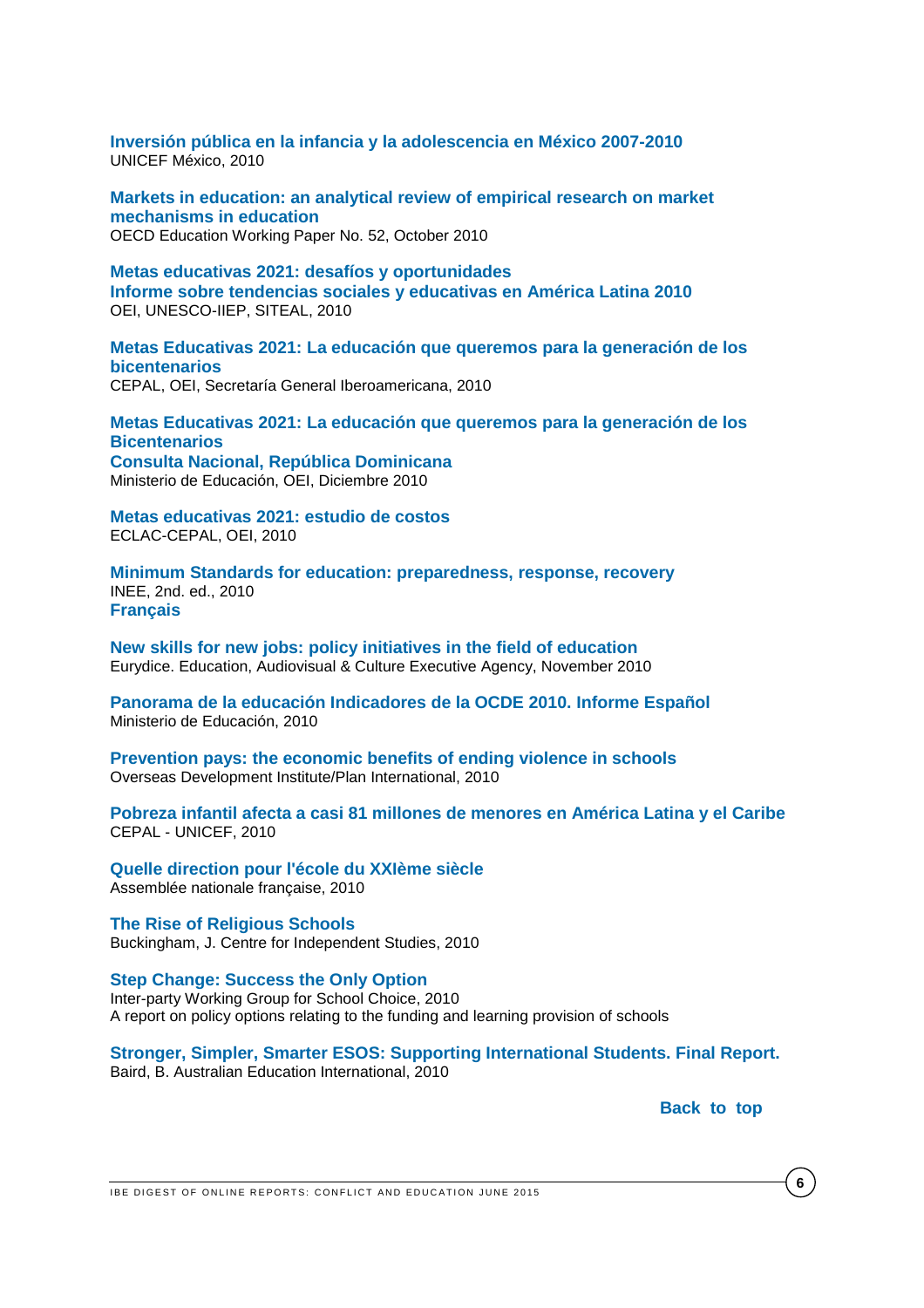**[The Structure of the European Education Systems 2010/11: Schematic Diagrams](http://www.nvao.net/page/downloads/European_Education_Systems_-_Eurydice_Network.pdf)** Eurydice. Education, Audiovisual & Culture Executive Agency, 2010

**[Trends Shaping Education 2010](http://www.oecdbookshop.org/oecd/display.asp?lang=en&sf1=DI&st1=5KMBVK2X7GJK)** OECD, CERI, 2010

**[Without capacity, there is no development](http://unesdoc.unesco.org/images/0018/001870/187066e.pdf)** UNESCO-IIEP, 2010

# 2009

**[Âge de l'infrastructure d'enseignement : tendances récentes](http://www.statcan.gc.ca/pub/11-621-m/11-621-m2009081-fra.pdf)** Statistique Canada, Septembre 2009

**[Confronting the shadow education system.](http://unesdoc.unesco.org/images/0018/001851/185106e.pdf) What government policies for what private [tutoring?](http://unesdoc.unesco.org/images/0018/001851/185106e.pdf)** M.Bray, UNESCO-IIEP, 2009

**[Creating Effective Teaching and Learning Environments: First Results from TALIS](http://www.oecd.org/dataoecd/17/51/43023606.pdf)** OECD, June 2009

**[Doing Better for Children](http://youth-partnership-eu.coe.int/youth-partnership/documents/EKCYP/Youth_Policy/docs/Health/Policy/OECD2009-DoingBetterForChildren-Final.pdf)** Chapple, S. and Richardson, D., OECD, 2009

**[Enhancing educational performance in Australia](http://www.oecd-ilibrary.org/economics/enhancing-educational-performance-in-australia_22636142361)** OECD Working Papers n°678, March 2009 < **[Back\\_to\\_top](#page-0-0)** >

**[Les évaluations standardisées des élèves en Europe: objectifs, organisation et](http://eacea.ec.europa.eu/education/eurydice/documents/thematic_reports/109FR.pdf)  [utilisation des résultats](http://eacea.ec.europa.eu/education/eurydice/documents/thematic_reports/109FR.pdf)** EURYDICE, Septembre 2009

**[A Global Fund for Education: Achieving Education for All](http://www.brookings.edu/~/media/Files/rc/papers/2009/08_education_gartner/08_education_gartner.pdf)** The Brookings Institution, Policy Brief #169, August 2009

**[Human Scale Education: History, Values and Practice](http://www.stanleyparkhigh.org.uk/17/human-scale-education)**

M. Tasker. Human Scale Education, 2009

## **[Introducing the Primary Review](http://www.primaryreview.org.uk/Downloads/Finalreport/CPR-booklet_low-res.pdf)**

University of Cambridge, October 2009 (Booklet on The Cambridge Primary Review)

**[Policy guidelines on inclusion in education](http://unesdoc.unesco.org/images/0017/001778/177849e.pdf)** UNESCO, September 2009 **[French](http://unesdoc.unesco.org/images/0017/001778/177849f.pdf) [Spanish](http://unesdoc.unesco.org/images/0017/001778/177849s.pdf)**

**[Políticas, estrategias y planes regionales, subregionales y nacionales en educación](http://unesdoc.unesco.org/images/0018/001819/181906S.pdf)  [para el desarrollo sostenible y la educación ambiental en América Latina y el Caribe.](http://unesdoc.unesco.org/images/0018/001819/181906S.pdf) [Decenio de las Naciones Unidas de la Educación para el Desarrollo Sostenible 2005-](http://unesdoc.unesco.org/images/0018/001819/181906S.pdf) [2014](http://unesdoc.unesco.org/images/0018/001819/181906S.pdf)**

Carol Salgado. OREALCO/UNESCO, 2009

Back to top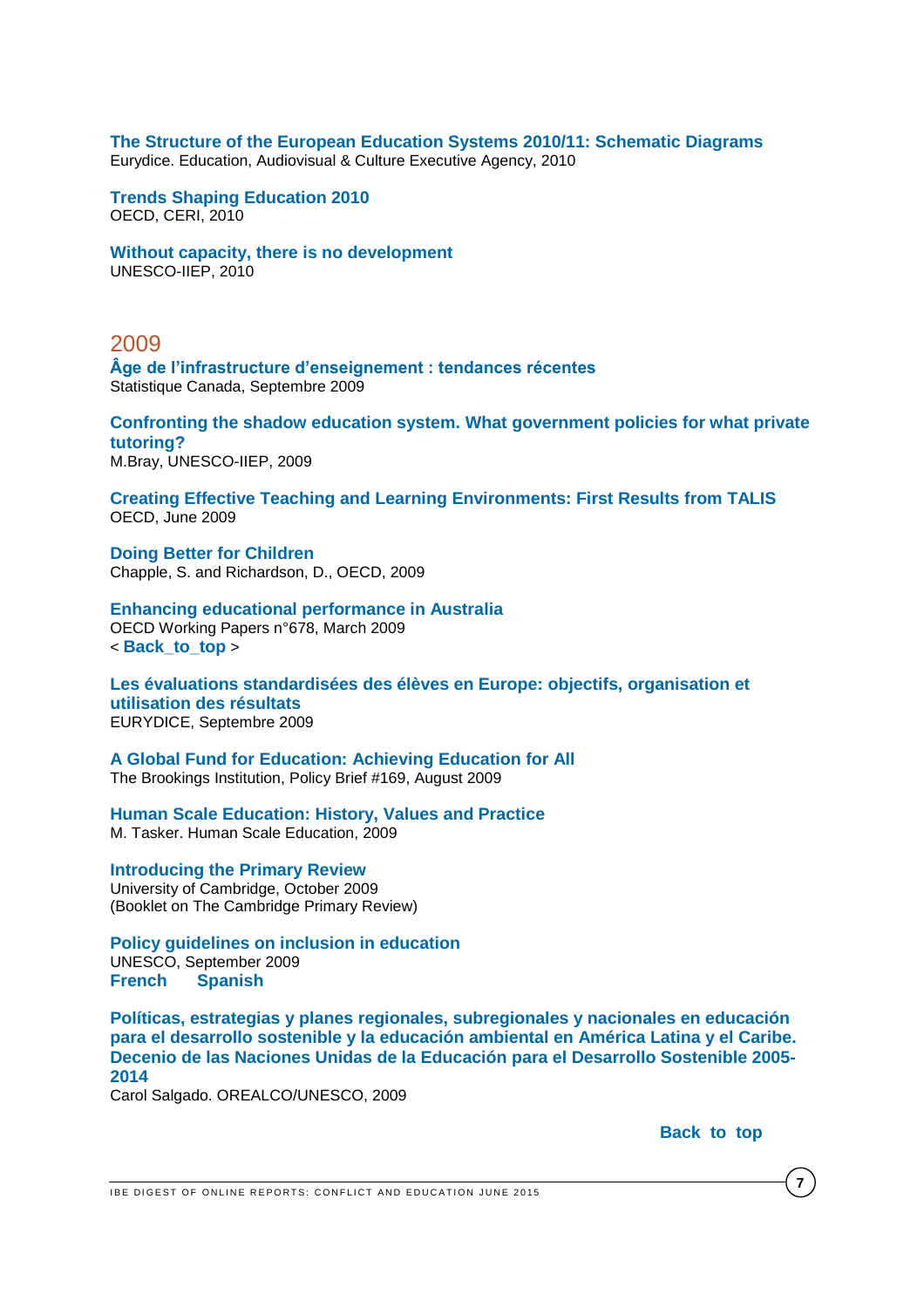**[Rural Education: a Review of Provincial and Territorial Initiatives 2009](http://www.ccl-cca.ca/pdfs/OtherReports/RuralEducation.pdf)** Wallin, D.C.et al. Canadian Council on Learning, 2009

**[School improvement by design: lessons from a study of comprehensive school](http://www.cpre.org/images/stories/cpre_pdfs/sii%20final%20report_web%20file.pdf)  [reform programs](http://www.cpre.org/images/stories/cpre_pdfs/sii%20final%20report_web%20file.pdf)** Rowan, B. et al. Consortium for Policy Research in Education, 2009

**[Taking Human Capital Seriously: Talented Teachers in Every Classroom, Talented](http://www.smhc-cpre.org/download/87/)  [Principals in Every School.](http://www.smhc-cpre.org/download/87/) [Principles and Recommendations for the Strategic Management of Human Capital in](http://www.smhc-cpre.org/download/87/)  [Public Education](http://www.smhc-cpre.org/download/87/)** SMHC, November 2009

**[Training creative and collaborative knowledge-builders: a major challenge for 21st](http://www.cri-paris.org/docs/ocde-francois-taddei-fev2009.pdf)  [century education](http://www.cri-paris.org/docs/ocde-francois-taddei-fev2009.pdf)** François Taddei, contribution to the OECD Innovation Strategy, February 2009

**[Using the Results of a National Assessment of Educational Achievement](http://siteresources.worldbank.org/EDUCATION/Resources/278200-1099079877269/547664-1222888444288/National_assessment_Vol5.pdf)** Series: National Assessments of Educational Achievement, volume 5 World Bank Publications, 2009

# 2008

**[21st Century skills, Education and Competitiveness : a resource and policy guide](http://www.p21.org/storage/documents/21st_century_skills_education_and_competitiveness_guide.pdf)** Partnership for 21st Century Skills, September 2008

**[Beyond Test Scores: Leading Indicators for Education](http://www.annenberginstitute.org/pdf/LeadingIndicators.pdf)** Annenberg Institute for School Reform, May 2008

< **[Back\\_to\\_top](#page-0-0)** >

**[Building a Solid Foundation for School –](http://www.aracy.org.au/publications-resources/command/download_file/id/78/filename/Building_a_solid_foundation_for_school_-_a_communities_approach.pdf) a Communities Approach** Sorin, R. and Markotsis, J. Australian Research Alliance for Children & Youth, 2008

**[Changing the Game: The Federal Role in Supporting 21st Century Educational](http://www.brookings.edu/research/reports/2008/10/16-education-mead-rotherham)  [Innovation](http://www.brookings.edu/research/reports/2008/10/16-education-mead-rotherham)** The Brookings Institution, November 11/2008

**[Closing the Achievement Gap](http://svefoundation.org/svefoundation/files/p16_ctag_report.pdf)** California P 16 Council. January 2008

**[Education is the key: an education future for Indigenous communities in the Northern](http://www.aeufederal.org.au/Publications/Educationisthekey.pdf)  [Territory](http://www.aeufederal.org.au/Publications/Educationisthekey.pdf)** Australian Education Union, January 2008

**[Effective Strategies to Increase School Completion Report](http://www.eduweb.vic.gov.au/edulibrary/public/postcomp/effectivestrategiesreportprint.pdf)** S. Lamb, S. Rice. Department of Education and Early Childhood Development, November 2008

**[Factores escolares y aprendizaje en México. El caso de la educación básica](http://www.oei.es/pdfs/factores_escolares_aprendizaje_mexico.pdf)** INEE, Diciembre 2007

<**[Back\\_to\\_top](#page-0-0)**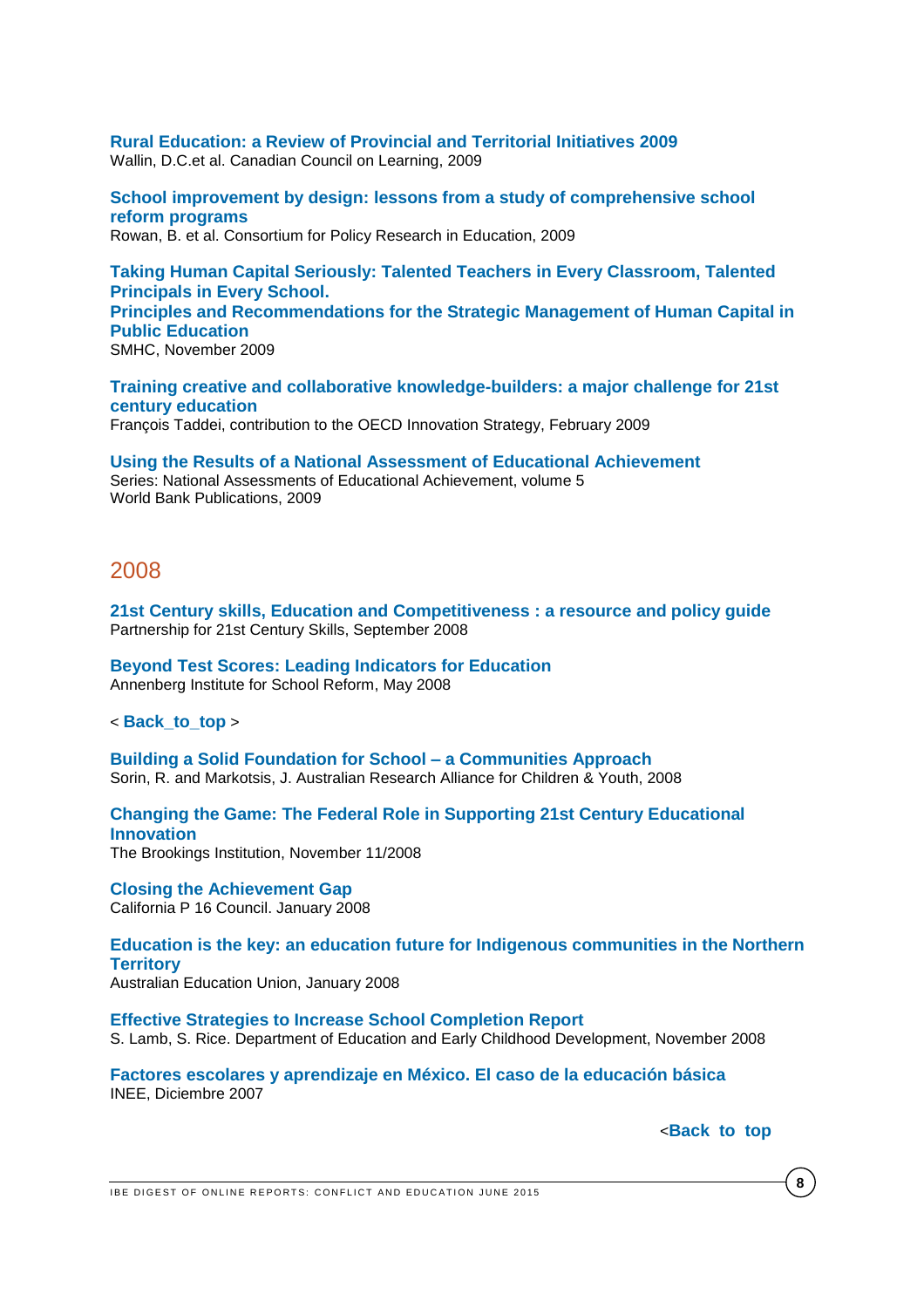**[Feasibility Study: Establishing a National Centre for Pedagogy](http://www.aitsl.edu.au/verve/_resources/Feasibility_study_-_Establishing_a_national_centre_for_pedagogy.pdf)** Loughran, J. et al. Teaching Australia, 2008

**[Hétérogénéité des apprentissages et efficacité pédagogique](http://halshs.archives-ouvertes.fr/docs/00/22/13/74/PDF/08002.pdf)** Bruno Suchaut, Irédu-CNRS et Université de Bourgogne. Janvier 2008

**[Innovative learning measures for older workers](http://www.cedefop.europa.eu/EN/Files/5178_en.pdf)** Cedefop Panorama Series, 159. Office for official publications of the European Communities, 2008

**[Learning the hard way: a strategy for special educational needs.](http://image.guardian.co.uk/sys-files/Education/documents/2008/05/07/centreforum.pdf)** Wilkins, L. Centre Forum and Policy Exchange. May 2008

**[Linking Education Policy to Labor Market Outcomes](http://siteresources.worldbank.org/EDUCATION/Resources/278200-1099079877269/547664-1208379365576/DID_Labor_market_outcomes.pdf)** Tazeen Fasih, The World Bank, 15 April 2008

**[Measuring Skills For the 21st Century](http://www.educationsector.org/usr_doc/MeasuringSkills.pdf)** Education Sector, 2008

**[A Nation Accountable: Twenty-five years after A Nation at Risk](http://www.ed.gov/rschstat/research/pubs/accountable/accountable.pdf)** US Department of Education, April 2008

**[New Relationship with Schools: Evaluation Report](https://www.education.gov.uk/publications/eOrderingDownload/DCSF-RR050.pdf)** Cowen, G., Department for Children, Schools and Families, 2008

**[Plan Sectorial 2006-2010. Revolución Educativa](http://www.oei.es/pdfs/plan_sectorial_colombia.pdf)** Ministerio de Educación Nacional, Colombia, Enero 2008

**[Plotting school choice: The Challenges of Crossing District Lines](http://www.educationsector.org/usr_doc/Interdistrict_Choice.pdf)** Education Sector, August 2008

**[Progress towards the Lisbon objectives in education and training -](http://ec.europa.eu/education/policies/2010/progressreport_en.html) Indicators and [benchmarks 2008](http://ec.europa.eu/education/policies/2010/progressreport_en.html)** European Commission, 2008

**[Projet de règlement visant a modifier le régime pédagogique de l'éducation](http://www.cse.gouv.qc.ca/fichiers/documents/publications/Avis/50-0458.pdf)  [prescolaire, de l'enseignement primaire et de l'enseignement secondaire: implantation](http://www.cse.gouv.qc.ca/fichiers/documents/publications/Avis/50-0458.pdf)  [du programme« éthique et culture religieuse](http://www.cse.gouv.qc.ca/fichiers/documents/publications/Avis/50-0458.pdf)** Conseil Supérieur de l'Education. Février 2008

**La recherche, comment s'y retrouver? - [Revue systématique des écrits sur le transfert](http://www.mels.gouv.qc.ca/sections/publications/publications/SICA/DRSI/LaRechercheCommentSYRetrouver.pdf)  [des connaissances en éducation](http://www.mels.gouv.qc.ca/sections/publications/publications/SICA/DRSI/LaRechercheCommentSYRetrouver.pdf)** Ministère de l'Éducation, du Loisir et du Sport, 2008

**[Right to Divide? Faith Schools and Community Cohesion](http://www.runnymedetrust.org/uploads/publications/pdfs/RightToDivide-2008.pdf)** Berkeley, R., Vij, S.,Runnymede Trust, 2008

**[State of Learning in Canada: Toward a Learning Future. Report on Learning in Canada](http://www.ccl-cca.ca/pdfs/SOLR/2008/SOLR_08_English_final.pdf)  [2008](http://www.ccl-cca.ca/pdfs/SOLR/2008/SOLR_08_English_final.pdf)**

Canadian Council on Learning, July 2008 (4.4 mb)

**[State Teacher Policy Yearbook. What States Can Do To Retain Effective New Teachers](http://www.nctq.org/stpy08/reports/stpy_national.pdf)** National Council on Teacher Quality, 2008

**Back** to top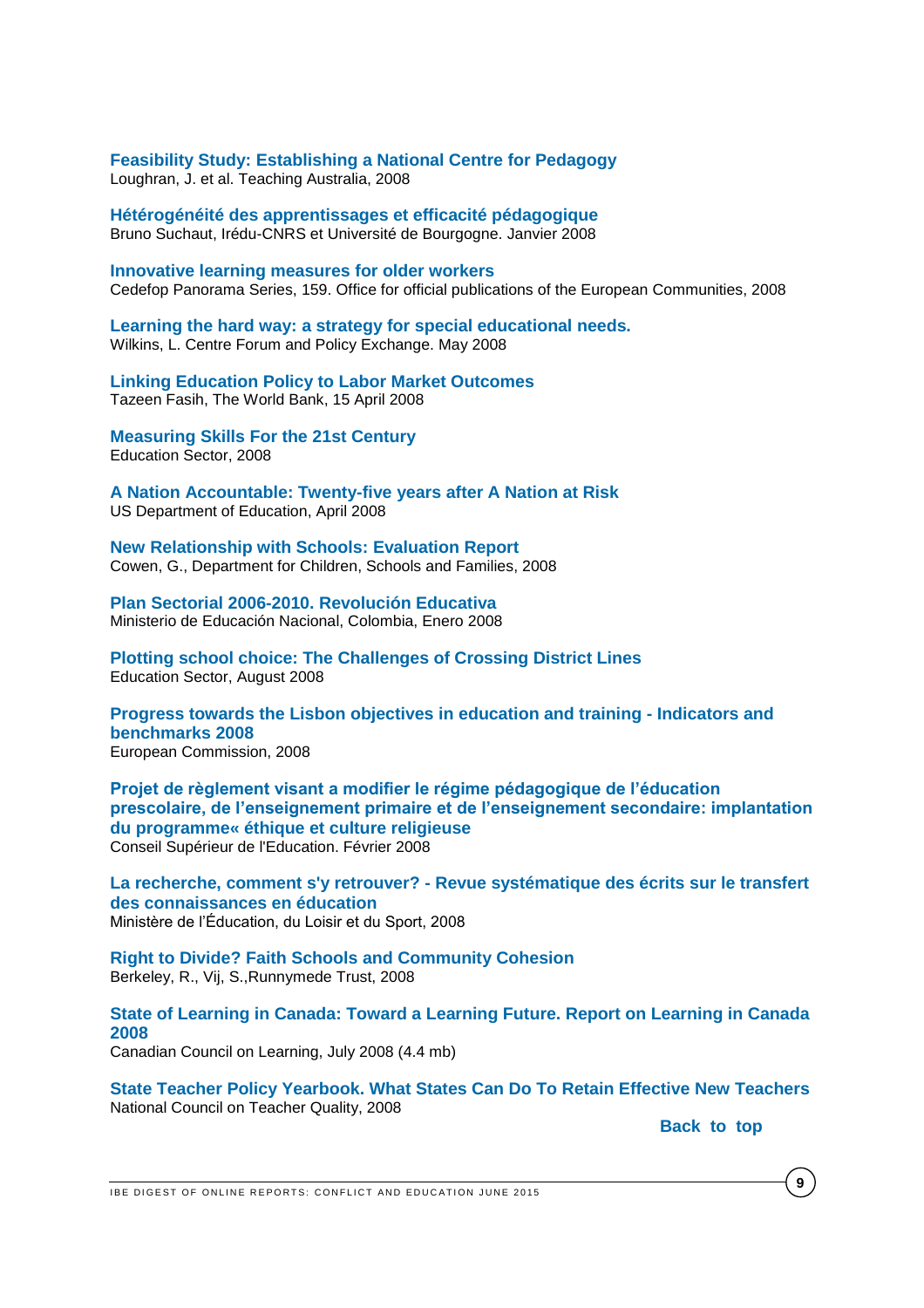### **[Thursday's Child \(Executive summary\)](http://www.ippr.org/publications/55/1642/thursdays-child)**

Sonia Sodha and Julia Margo, IPPR, 25 May 2008

2007 **[1946-2006 Sixty years for children](http://www.scribd.com/UNICEF/d/41581831-UNICEF-1946-2006-Sixty-Years-for-Children)** United Nations Children's Fund, 2007

**[Achieving with Data. How high-performing school systems use data to improve](http://www.newschools.org/viewpoints/AchievingWithData.pdf)  [instruction for elementary students](http://www.newschools.org/viewpoints/AchievingWithData.pdf)**

Center on Educational Governance, University of Southern California. January 2007

**[Améliorer la direction des établissements scolaires](http://www.oecd.org/dataoecd/63/53/39487500.pdf)** Jean-Pierre Obin, Education and Training Policy Division, OCDE. Mai 2007

**[The Children's Plan: Building brighter futures](http://www.educationengland.org.uk/documents/pdfs/2007-children%27s-plan.pdf)** Department for Children, Schools and Families. December 2007

#### **[Educating Researchers](http://www.edschools.org/EducatingResearchers/educating_researchers.pdf)**

Arthur Levine. The Education Schools Project. April 2007

**[Education for Some More than Others? A regional study on education in Central and](http://www.crin.org/docs/Regional_Education_Study.pdf)  [Eastern Europe and the Commonwealth of Independent States \(CEE/CIS\)](http://www.crin.org/docs/Regional_Education_Study.pdf)** UNICEF Regional Office for CEE/CIS, 2007

**[Les élèves en grande difficulté de comportement au cycle d'orientation. Étude](http://www.ge.ch/recherche-education/doc/publications/docsred/2007/disp-c-relais.pdf)  [d'impact du dispositif «classe relais externe», année scolaire 2005/2006](http://www.ge.ch/recherche-education/doc/publications/docsred/2007/disp-c-relais.pdf)** Service de la recherche en éducation (SRED). Décembre 2007

**Enhancing incentives to [improve performance in the education system in France](http://ideas.repec.org/p/oec/ecoaaa/570-en.html) [Renforcer les incitations à une meilleure performance du système éducatif en France](http://ideas.repec.org/p/oec/ecoaaa/570-en.html)** OECD. Economics department, working papers n°570, 2007 < **[Back\\_to\\_top](#page-0-0)** >

**[L'évaluation en langue vivante: état des lieux et perspectives d'évolution](http://media.education.gouv.fr/file/45/2/4452.pdf)** Inspection générale de l'éducation nationale. Rapport n°2007-009. Janvier 2007

**[Evaluation of pilots to improve primary to secondary school transitions](http://www.scotland.gov.uk/Resource/Doc/163851/0044590.pdf)** R. Bryan, M.Treanor, with M. Hill, Scottish Executive, 2007

**[The future of schooling in Australia](http://education.qld.gov.au/publication/production/reports/pdfs/federalist-paper.pdf)** Council for the Australian Federation, 2007

**[Mapping the alternatives to permanent exclusion](http://www.jrf.org.uk/bookshop/eBooks/2073-exclusion-alternatives-education.pdf)** Thomson, P. and Russell, L. Joseph Rowntree Foundation, September 2007

**[National Education Strategic Plan for Afghanistan 1385-1389](http://ebookbrowse.com/national-education-strategic-plan-pdf-d179243184)** Ministry of Education, 1386 (2007)

**[Necesitamos aprender con calidad: informes de progreso educativo Panamá](http://www.thedialogue.org/PublicationFiles/Panama%20RC%20-%20FINAL.pdf)** PREAL, COSPAE, 20 de Junio, 2007

Back to top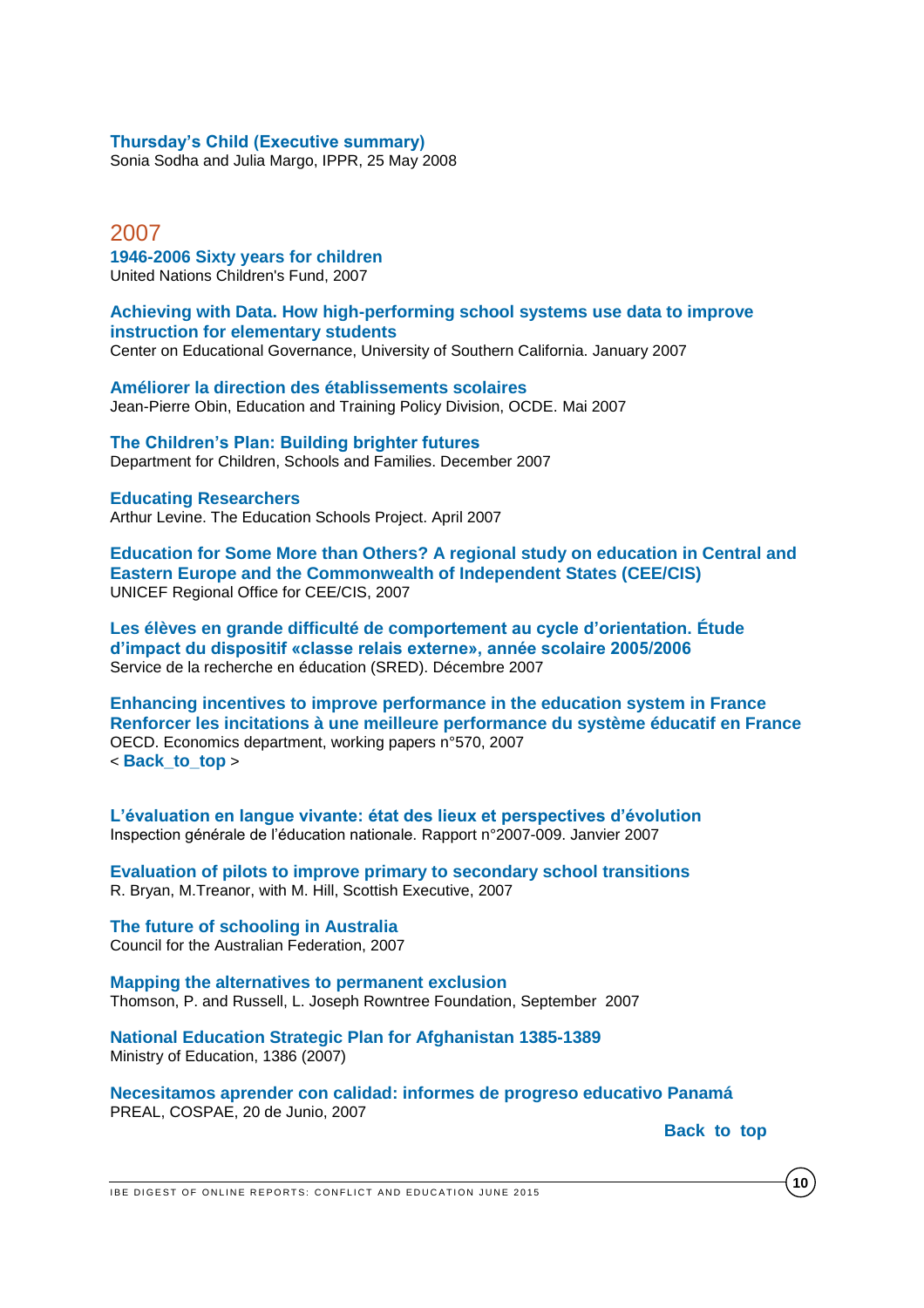**[No Child Left Behind at Five: A Review of Changes to State Accountability Plans](http://www.cep-dc.org/displayDocument.cfm?DocumentID=241)** Center on Education Policy, January 2007

**[On the Clock : Rethinking the Ways Schools use Time](http://www.educationsector.org/usr_doc/OntheClock.pdf)** Elena Silva. Education Sector. January 2007

**[Personalising education: from research to policy and practice](http://www.eduweb.vic.gov.au/edulibrary/public/publ/research/publ/personalising-education-report.pdf)** Keamy, R.K. et al. Office for Education Policy and Innovation, September 2007

**Plan Estratégico Sectorial [Multianual de Educación 2007 -](http://www.oei.es/pdfs/PESEM-2007-2011.pdf) 2011: PESEM Educación** Ministerio de Educación, Perú, 2007

**[The Proficiency Illusion](http://www.edexcellence.net/publications/theproficiencyillusion.html)** Thomas B. Fordham Institute, October 2007

**[Progress towards the Lisbon objectives in education and training -](http://ec.europa.eu/education/policies/2010/progressreport_en.html) Indicators and [benchmarks](http://ec.europa.eu/education/policies/2010/progressreport_en.html)** European Commission, October 2007

**[Raising standards, improving lives: The Office for Standards in Education, Children's](http://www.ofsted.gov.uk/resources/raising-standards-improving-lives-office-for-standards-education-childrens-services-and-skills-strat)  [Services and Skills Strategic Plan 2007-2010](http://www.ofsted.gov.uk/resources/raising-standards-improving-lives-office-for-standards-education-childrens-services-and-skills-strat)** Ofsted, April 2007

**[Restoring our edge in education: making Australia's education system its next](http://www.bca.com.au/DisplayFile.aspx?FileID=224)  [competitive advantage](http://www.bca.com.au/DisplayFile.aspx?FileID=224)**  Business Council of Australia, 2007

**[Rethinking High School: Preparing Students for Success in College, Career, and Life](http://www.wested.org/online_pubs/gf-07-02.pdf)** WestEd for Bill & Melinda Gates Foundation, 2007

**[School Autonomy in Europe. Policies and Measures](http://eacea.ec.europa.eu/education/eurydice/documents/thematic_reports/090EN.pdf) [L'autonomie scolaire en Europe. Politiques et mécanismes de mise en oeuvre](http://eacea.ec.europa.eu/education/eurydice/documents/thematic_reports/090EN.pdf)** Eurydice. December 2007

**[School planning and reporting in action: The early years of the new framework](http://www.nzcer.org.nz/pdfs/15274.pdf)** Hipkins, R. et al., NZCER, 2007

**[Strategic Plan For Fiscal Years 2007–12](http://www.state.gov/documents/organization/86291.pdf)** Margaret Spelling, et al. US Department of Education. February 2007 The plan sets out important goals for America's schools and students

**[Summary of the New Zealand literature on recruitment and retention of school](http://www.nzcer.org.nz/pdfs/15511.pdf)  [leaders: issues, challenges, trends, and strategies for succession planning](http://www.nzcer.org.nz/pdfs/15511.pdf)** Brooking, K. New Zealand Council for Educational Research. September, 2007

**[Supplemental Education Services under NCLB: Emerging Evidence and Policy Issues](http://epsl.asu.edu/epru/documents/EPSL-0705-232-EPRU.pdf)** Patricia Burch, University of Wisconsin-Madison, May 2007

**[Teaching and leading for quality Australian schools](http://www.aitsl.edu.au/verve/_resources/Teaching_and_Leading_for_Quality_Australian_Schools.pdf)** Zammit, K. et al., Australian Institute for Teaching and School Leadership, 2007

Back to top